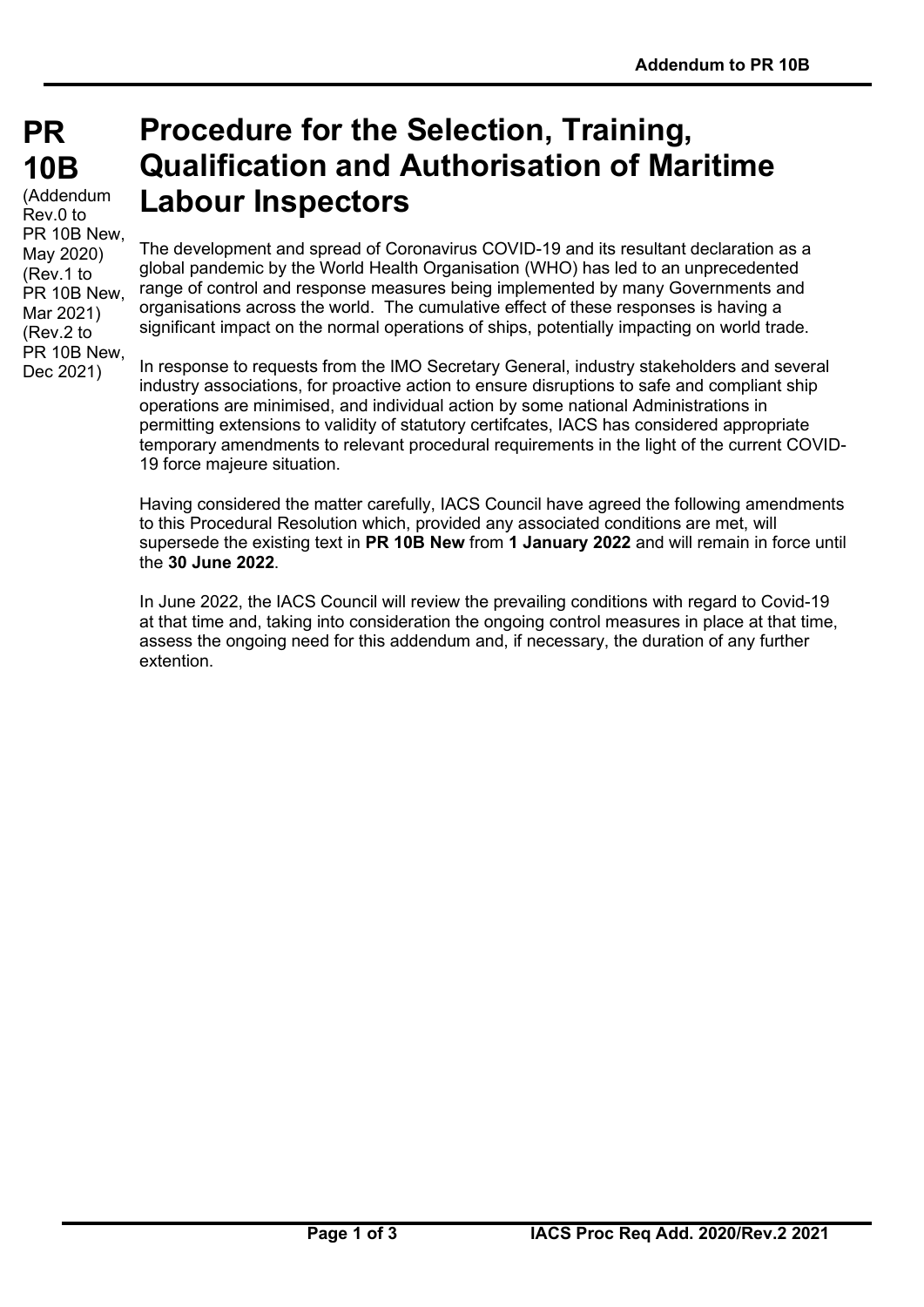# **Addendum Notice to PR 10B**

For the duration as shown in the validity section below, Paragraph 4, 6 & 9 in this document overrides that shown in PR 10B New

## **4. Theoretical training**

**PR**

**10B** (cont)

> 4.3 A minimum of five days of theoretical training shall be provided. Where appropriate, some elements may be delivered by means such as distance learning and e-learning. One day of distance or e-learning is considered equivalent to one day of classroom training. However, at least three days shall be classroom-based in order to allow for discussion and debate and to allow candidates to benefit from the experience of the trainer.

In case of extraordinary circumstances beyond the control of the Society, "at least three days shall be classroom-based" may not be possible to carry out. Distance learning or e-learning based on modern network technique which has the function to allow discussion and debate between trainees and trainers, could be considered equivalent to the classroom-based training.

Records of the equivalence shall be maintained by the Society.

### **6. Practical training**

6.1 A person authorised to carry out maritime labour inspection must have completed under supervision and in accordance with the following criteria at least:

1. one inspection within the scope of maritime labour initial, intermediate or renewal inspection for a qualified marine management systems auditor; or

2. two inspections within the scope of maritime labour initial, intermediate or renewal inspection for a survey staff not qualified as a marine management systems auditor.

6.2 All training inspections stated in 6.1 above must be carried out under the supervision of qualified inspectors and inspections must be completed within twenty-four months of the end of the theoretical training.

…

### **9. Maintenance of authorisation**

9.1 A qualified inspector who has not performed at least one maritime labour inspection, addressing all aspects of the MLC, 2006 in any twenty-four-month period shall be required to undergo revalidation training of one maritime labour inspection under the supervision of a qualified inspector. ISM/ISPS audits can be substituted for the maintenance of this authorisation.

In case of extraordinary circumstances beyond the control of the Society, an extension of three (3) months beyond due date, may be allowed for the following cases:

where it is not possible to complete all training inspections stated in 6.1 of this PR above under the supervision of qualified inspectors within twenty-four months of the end of the theoretical training;